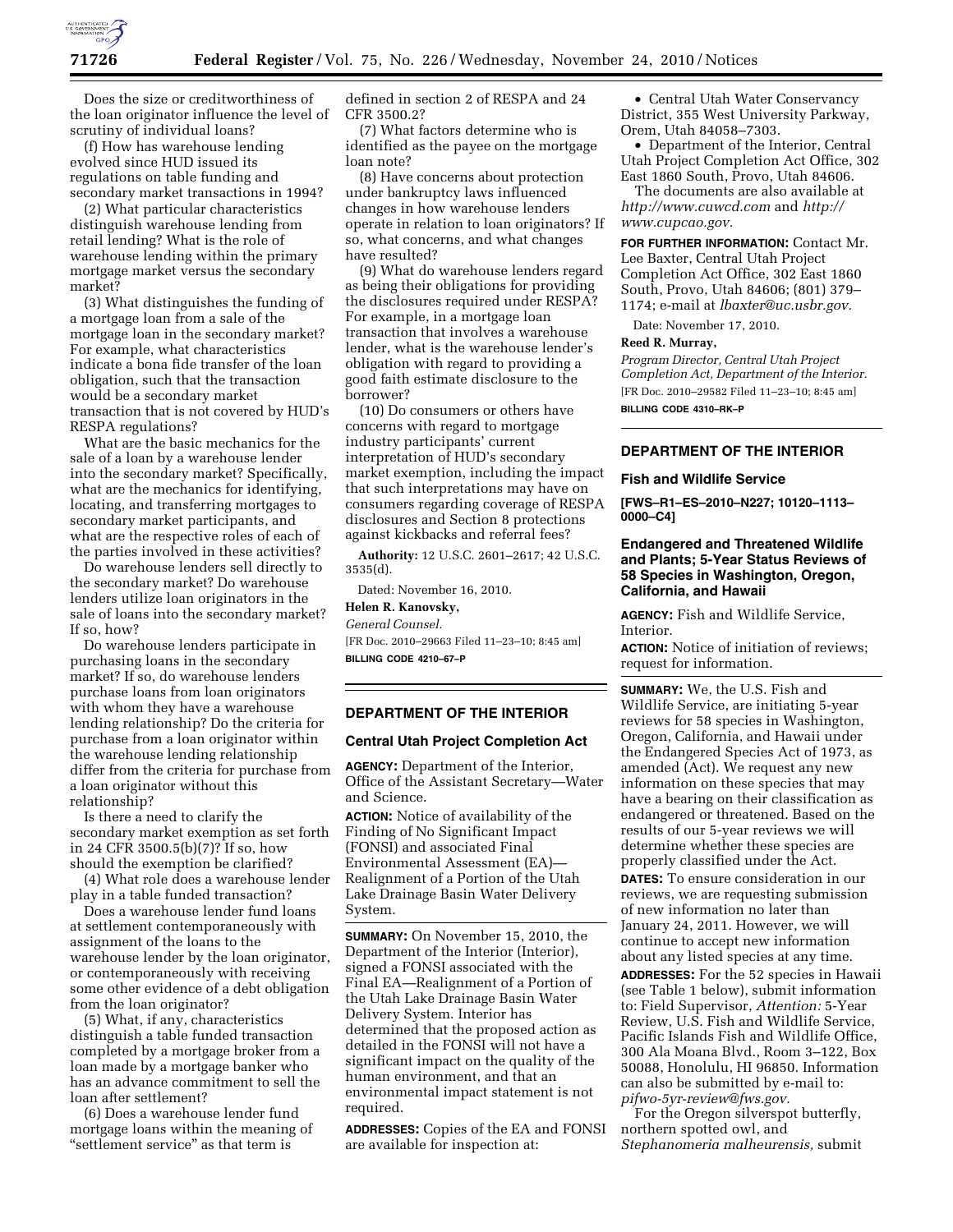information to: Field Supervisor, *Attention:* 5-Year Review, U.S. Fish and Wildlife Service, Oregon Fish and Wildlife Office, 2600 SE. 98th Avenue, Suite 100, Portland, OR 97266. Information can also be submitted by email to: *[fw1orfiveyearreview@fws.gov.](mailto:fw1orfiveyearreview@fws.gov)* 

For the Columbian white-tailed deer, *Hackelia venusta,* and *Sidalcea oregana var. calva,* submit information to: Field Supervisor, *Attention:* 5-Year Review, U.S. Fish and Wildlife Service, Washington Fish and Wildlife Office, 510 Desmond Dr. SE., Suite 102, Lacey, WA 98503.

**FOR FURTHER INFORMATION CONTACT:**  Marilet Zablan, U.S. Fish and Wildlife Service, Pacific Islands Fish and Wildlife Office (*see* **ADDRESSES**), 808– 792–9400 (for species in Hawaii); Jeff Dillon, U.S. Fish and Wildlife Service, Oregon Fish and Wildlife Office, 503– 231–6179 (for Oregon silverspot butterfly, northern spotted owl, and *Stephanomeria malheurensis*); or Jodi Bush, U.S. Fish and Wildlife Service, Washington Fish and Wildlife Office, 360–753–9440 (for Columbian white-

tailed deer, *Hackelia venusta,* and *Sidalcea oregana var. calva*). Individuals who are hearing impaired or speech impaired may call the Federal Relay Service at (800) 877–8337 for TTY assistance.

### **SUPPLEMENTARY INFORMATION:**

### **I. Why do we conduct 5-year reviews?**

Under the Act (16 U.S.C. 1531 *et seq.*), we maintain Lists of Endangered and Threatened Wildlife and Plants (which we collectively refer to as the List) in the Code of Federal Regulations (CFR) at 50 CFR 17.11 (for animals) and 17.12 (for plants). Section  $4(c)(2)(A)$  of the Act requires us to review each listed species' status at least once every 5 years. Then, under section  $4(c)(2)(B)$ , we determine whether to remove any species from the List (delist), to reclassify it from endangered to threatened, to reclassify it from threatened to endangered, or to conclude that the current listing is appropriate. Any change in Federal classification requires a separate rulemaking process.

We use the following definitions, from 50 CFR 424.02, in our analysis of classification status:

(A) *Species* includes any species or subspecies of fish, wildlife, or plant, and any distinct population segment of any species of vertebrate, that interbreeds when mature;

(B) *Endangered species* means any species that is in danger of extinction throughout all or a significant portion of its range; and

(C) *Threatened species* means any species that is likely to become an endangered species within the foreseeable future throughout all or a significant portion of its range.

Our regulations at 50 CFR 424.21 require that we publish a notice in the **Federal Register** announcing those species under active review.

### **II. What Species Are Under Review**

This notice announces our active review of the 58 species listed in Table 1.

TABLE 1—SPECIES FOR WHICH WE ARE INITIATING A STATUS REVIEW TO DETERMINE IF THEY ARE APPROPRIATELY LISTED UNDER THE U.S. ENDANGERED SPECIES ACT

| Common name                  | Scientific name                                | <b>Status</b> | Where listed                               | Final listing rule                    |  |  |  |
|------------------------------|------------------------------------------------|---------------|--------------------------------------------|---------------------------------------|--|--|--|
| <b>ANIMALS</b>               |                                                |               |                                            |                                       |  |  |  |
| Butterfly, Oregon silverspot | Speyeria zerene hippolyta                      | Threatened    | U.S.A. (CA, OR, WA)                        | 45 FR 44935; 7/2/<br>1980.            |  |  |  |
| Creeper, Oahu                | Paroreomyza maculata                           | Endangered    |                                            | 35 FR 16047; 10/13/                   |  |  |  |
| Deer, Columbian white-tailed | Odocoileus virginianus leucurus                | Endangered    | U.S.A. (OR, WA)                            | 1970.<br>32 FR 4001; 3/11/<br>1967.   |  |  |  |
| Elepaio, Oahu                | Chasiempis sandwichensis ibidis                | Endangered    | U.S.A. (HI)                                | 65 FR 20760; 4/18/<br>2000.           |  |  |  |
| Owl, northern spotted        | Strix occidentalis caurina                     | Threatened    | U.S.A. (CA, OR, WA), Can-<br>ada $(B.C)$ . | 55 FR 26194; 6/26/<br>1990.           |  |  |  |
| <b>PLANTS</b>                |                                                |               |                                            |                                       |  |  |  |
| Chaff-flower, round-leaved   | Achyranthes<br>splendens<br>var.<br>rotundata. | Endangered    | U.S.A. (HI)                                | 51 FR 10518; 3/26/<br>1986.           |  |  |  |
|                              | Alectryon macrococcus                          | Endangered    | U.S.A. (HI)                                | 57 FR 20772; 5/15/<br>1992.           |  |  |  |
| No common name               | Alsinidendron trinerve                         | Endangered    | U.S.A. (HI)                                | 56 FR 55770; 10/29/<br>1991.          |  |  |  |
| No common name               | Bonamia menziesii                              |               | Endangered    U.S.A. (HI)                  | 59 FR 56333; 11/10/<br>1994.          |  |  |  |
|                              | Centaurium sebaeoides                          | Endangered    | U.S.A. (HI)                                | 56 FR 55770; 10/29/                   |  |  |  |
|                              |                                                | Endangered    | U.S.A. (HI)                                | 1991.<br>59 FR 49025; 9/26/<br>1994.  |  |  |  |
| No common name               | Cyanea (=Rollandia) crispa                     |               | Endangered    U.S.A. (HI)                  | 59 FR 14482; 3/28/<br>1994.           |  |  |  |
|                              |                                                | Endangered    | U.S.A. (HI)                                | 61 FR 53089; 10/10/                   |  |  |  |
|                              | Cyanea koolauensis                             | Endangered    | U.S.A. (HI)                                | 1996.<br>61 FR 53089; 10/10/<br>1996. |  |  |  |
|                              | Cyperus trachysanthos                          |               | Endangered    U.S.A. (HI)                  | 61 FR 53108; 10/10/<br>1996.          |  |  |  |
| Ha'iwale                     | Cyrtandra polyantha                            | Endangered    | U.S.A. (HI)                                | 59 FR 14482; 3/28/                    |  |  |  |
| Ha'iwale                     | Cyrtandra subumbellata                         |               |                                            | 1994.<br>61 FR 53089; 10/10/<br>1996. |  |  |  |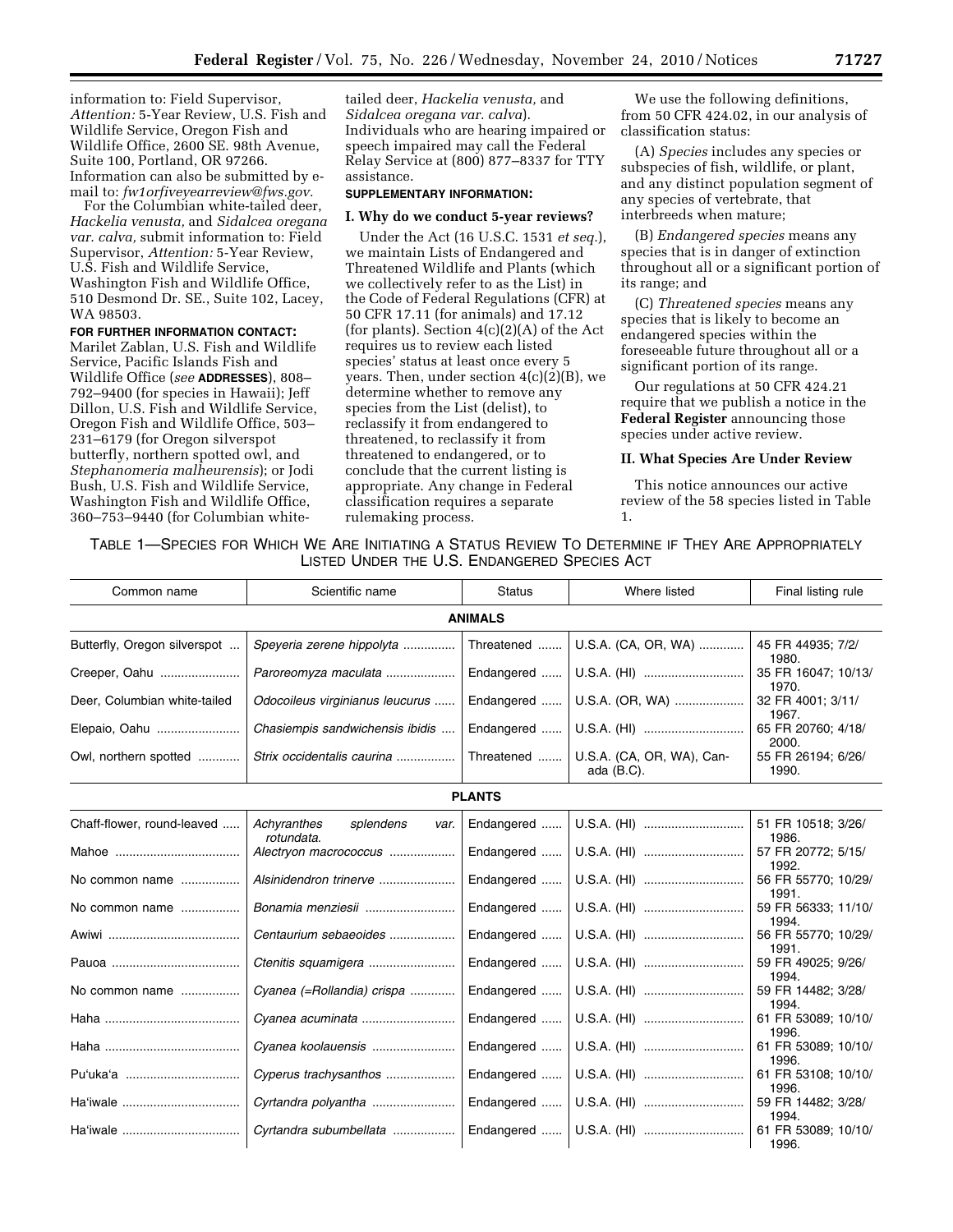Ξ

۰

# TABLE 1—SPECIES FOR WHICH WE ARE INITIATING A STATUS REVIEW TO DETERMINE IF THEY ARE APPROPRIATELY LISTED UNDER THE U.S. ENDANGERED SPECIES ACT—Continued

| Common name                                    | Scientific name                     | Status     | Where listed | Final listing rule                    |
|------------------------------------------------|-------------------------------------|------------|--------------|---------------------------------------|
| Ha'iwale                                       | Cyrtandra viridiflora               | Endangered | U.S.A. (HI)  | 61 FR 53089; 10/10/                   |
|                                                | Delissea subcordata                 | Endangered | U.S.A. (HI)  | 1996.<br>61 FR 53089; 10/10/          |
|                                                | Dubautia herbstobatae               | Endangered | U.S.A. (HI)  | 1996.<br>56 FR 55770; 10/29/          |
|                                                | Eugenia koolauensis                 | Endangered | U.S.A. (HI)  | 1991.<br>59 FR 14482; 3/28/           |
| Mehamehame                                     | Flueggea neowawraea                 | Endangered | U.S.A. (HI)  | 1994.<br>59 FR 56333; 11/10/          |
|                                                |                                     |            |              | 1994.                                 |
|                                                |                                     | Endangered | U.S.A. (HI)  | 61 FR 53089; 10/10/<br>1996.          |
| Stickseed, showy                               | Hackelia venusta                    | Endangered | U.S.A. (WA)  | 67 FR 5515; 2/06/<br>2002.            |
| No common name                                 |                                     | Endangered | U.S.A. (HI)  | 56 FR 55770; 10/29/<br>1991.          |
| No common name                                 | Hesperomannia arborescens           | Endangered | U.S.A. (HI)  | 59 FR 14482; 3/28/<br>1994.           |
| No common name                                 | Hesperomannia arbuscula             | Endangered | U.S.A. (HI)  | 56 FR 55770; 10/29/<br>1991.          |
| Ma'o hau hele, (=native yel-<br>low hibiscus). | Hibiscus brackenridgei              | Endangered | U.S.A. (HI)  | 59 FR 56333; 11/10/<br>1994.          |
|                                                | Isodendrion laurifolium             | Endangered | U.S.A. (HI)  | 61 FR 53108; 10/10/<br>1996.          |
| Kamakahala                                     | Labordia cyrtandrae                 | Endangered | U.S.A. (HI)  | 61 FR 53089; 10/10/<br>1996.          |
|                                                | Lepidium arbuscula                  | Endangered | U.S.A. (HI)  | 61 FR 53089; 10/10/                   |
| No common name                                 | Lobelia<br>gaudichaudii<br>ssp.     | Endangered | U.S.A. (HI)  | 1996.<br>61 FR 53089; 10/10/          |
| No common name                                 | koolauensis.<br>Lobelia monostachya | Endangered | U.S.A. (HI)  | 1996.<br>61 FR 53089; 10/10/          |
| Wawae'iole                                     | Lycopodium<br>(=Phlegmariurus)      | Endangered | U.S.A. (HI)  | 1996.<br>59 FR 14482; 3/28/           |
| No common name                                 | nutans.                             | Endangered | U.S.A. (HI)  | 1994.<br>59 FR 9304; 2/25/            |
| No common name                                 | Mariscus pennatiformis              | Endangered | U.S.A. (HI)  | 1994.<br>59 FR 56333; 11/10/          |
|                                                | Melicope lydgatei                   | Endangered | U.S.A. (HI)  | 1994.<br>59 FR 14482; 3/28/           |
|                                                |                                     | Endangered | U.S.A. (HI)  | 1994.<br>61 FR 53089; 10/10/          |
| No common name                                 |                                     | Endangered | U.S.A. (HI)  | 1996.<br>56 FR 55770; 10/29/          |
|                                                | Nototrichium humile                 | Endangered | U.S.A. (HI)  | 1991.<br>56 FR 55770; 10/29/          |
| No common name                                 | Phyllostegia hirsuta                |            |              | 1991.<br>61 FR 53089; 10/10/          |
| No common name                                 | Phyllostegia kaalaensis             | Endangered | U.S.A. (HI)  | 1996.<br>61 FR 53089; 10/10/          |
| No common name                                 |                                     | Endangered | U.S.A. (HI)  | 1996.<br>56 FR 55770; 10/29/          |
| Kuahiwi laukahi                                | Plantago princeps                   | Endangered | U.S.A. (HI)  | 1991.<br>59 FR 56333; 11/10/          |
|                                                | Pritchardia kaalae                  | Endangered | U.S.A. (HI)  | 1994.<br>61 FR 53089; 10/10/          |
| No common name                                 | Sanicula mariversa                  | Endangered | U.S.A. (HI)  | 1996.<br>56 FR 55770; 10/29/          |
| Schiedea, Diamond Head                         | Schiedea adamantis                  | Endangered | U.S.A. (HI)  | 1991.<br>49 FR 6099; 2/17/            |
| No common name                                 | Schiedea kaalae                     | Endangered | U.S.A. (HI)  | 1984.<br>56 FR 55770; 10/29/          |
|                                                |                                     | Endangered | U.S.A. (HI)  | 1991.<br>61 FR 53089; 10/10/          |
| No common name                                 |                                     | Endangered | U.S.A. (HI)  | 1996.<br>61 FR 53108; 10/10/          |
| Checker-mallow, Wenatchee                      | Sidalcea oregana var. calva         | Endangered | U.S.A. (WA)  | 1996.<br>64 FR 71680; 12/22/          |
| Mountains.<br>No common name                   |                                     | Endangered | U.S.A. (HI)  | 1999.<br>56 FR 55770; 10/29/<br>1991. |